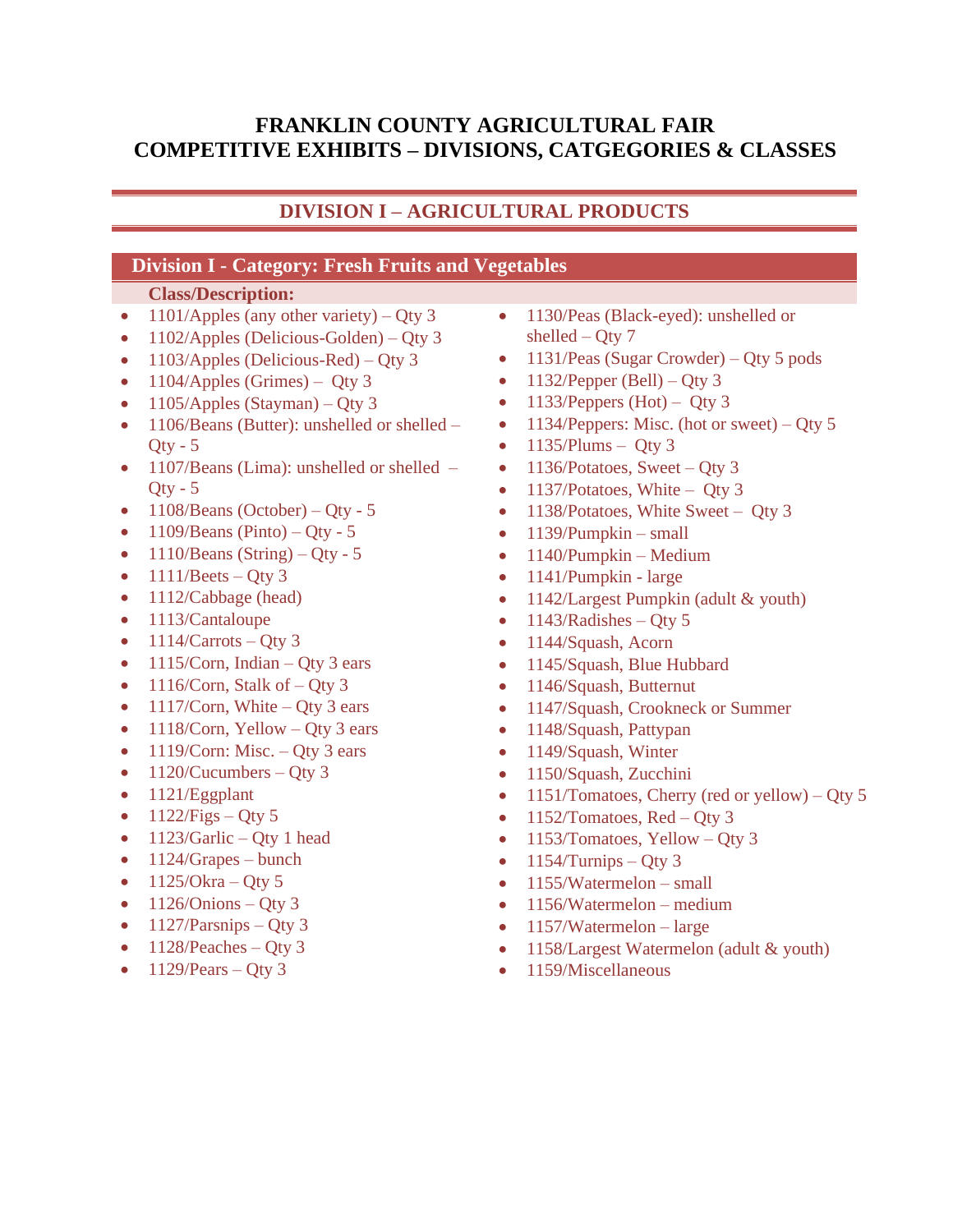## **Division I - Category: Flowers and Plants (Live – No Artificial)**

#### **Class/Description:**

- 1160/Arranged, Dish Garden
- 1161/Arranged, Dried Cut Flowers
- 1162/Arranged, Dried Wild Flowers
- 1163/Arranged, Fresh Flowers
- 1164/Arranged, Straw Flowers
- $1165$ /Flowers Asters
- 1166/Flowers Chrysanthemums
- 1167/Flowers Cockscomb
- 1168/Flowers Dahlias
- 1169/Flowers Dahlias Ponpoms
- 1170/Flowers Gladiolus
- 1171/Flowers Marigolds
- $\bullet$  1172/Flowers Roses
- 1173/Flowers Snapdragon
- $\bullet$  1174/Flowers Zinnias
- $\bullet$  1175/Flowers Miscellaneous
- 1176/Potted Plants (Blooming)
- 1177/Potted Plants (Non-Blooming)
- 1178/Plants Miscellaneous

# **Division I - Category: Miscellaneous Agricultural Products**

- 1179/Apples (dried)
- 1180/Beans (any variety, dried)
- 1181/Chestnuts
- 1182/Chinquapins
- 1183/Corn (dried)
- $\bullet$  1184/Eggs
- $1185/Figs$  (dried)
- 1186/Honey (quart)
- 1187/Honey in Comb (part section)
- 1188/Honey in Comb (quart unstrained)
- 1189/Molasses (quart)
- 1190/Ornamental Gourds
- 1191/Peaches (dried)
- 1192/Persimmons
- 1193/Popcorn
- 1194/Strawberries (dried)
- 1195/Sunflower heads
- 1196/Tobacco (any type) 3 bundles
- 1197/Misc. Nuts (walnuts, pecans, hickory)
- 1198/Miscellaneous Any other Ag **Products**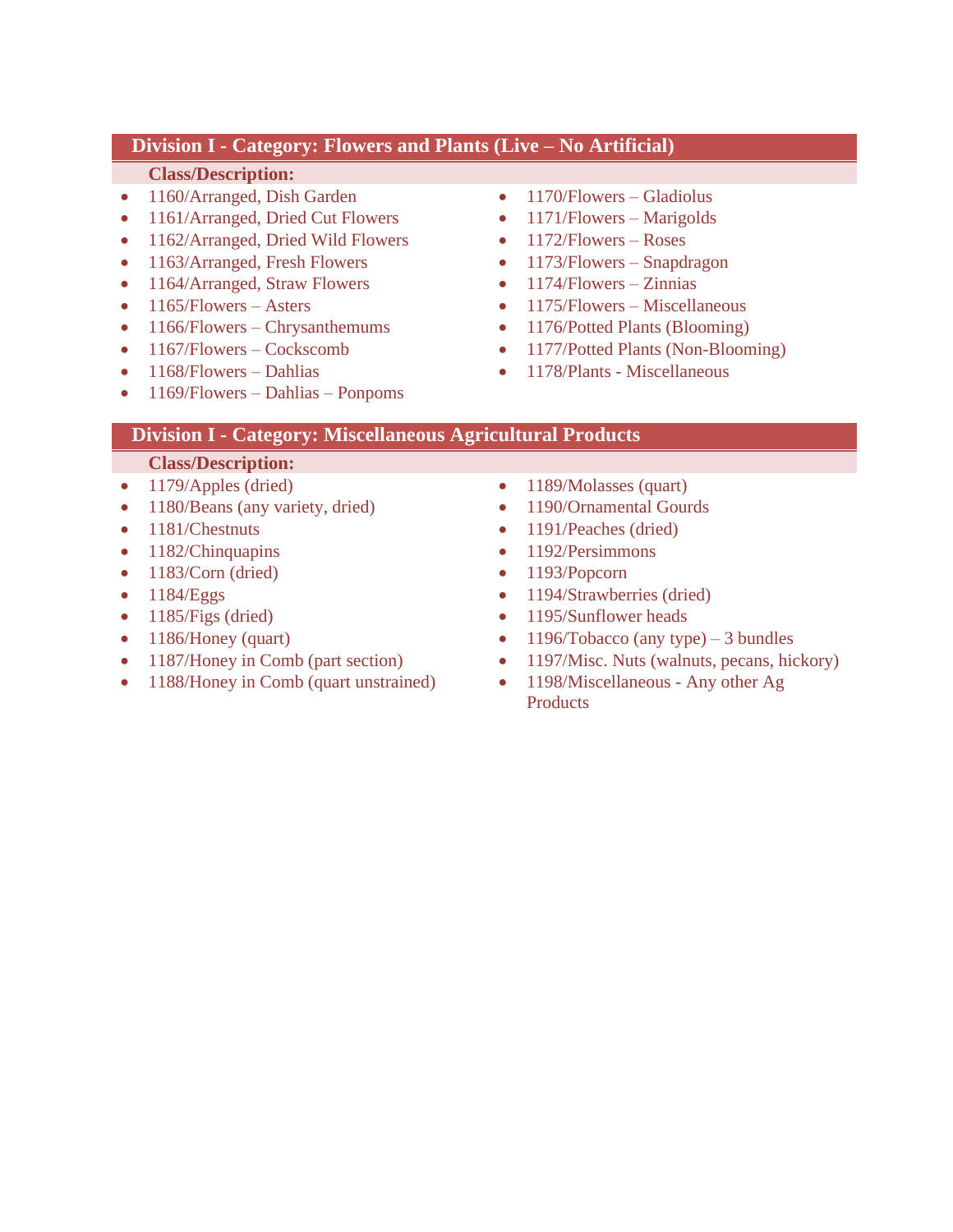# **DIVISION II – HOMEMAKING**

## **Division II - Category: Canned Fruits**

#### **Class/Description:**

- 2101/Apple Butter
- 2102/Apple Juice
- 2103/Apples
- 2104/Applesauce
- 2105/Blackberries
- 2106/Blueberries
- 2107/Cherries
- 2108/Grape Juice
- 2109/Jams (fruit, any variety)
- 2110/Jams, any other
- 2111/Jelly (fruit, any variety)
- 2112/Jelly, any other
- 2113/Peaches
- $\bullet$  2114/Pears
- 2115/Misc. Canned Fruit
- 2116/Wine, Fruit
- 2117/Wine, Red
- 2118/Wine, White
- 2119/Miscellaneous Any other canned fruit

### **Division II - Category: Canned Vegetables and Meats**

#### **Class/Description:**

- 2120/Barbeque Sauce
- 2121/Beans (Lima)
- 2122/Beans (October)
- 2123/Beans (Pinto)
- 2124/Beans (Snap or String)
- $2125/Beef$  (jar)
- 2126/Beets (not pickled)
- 2127/Carrots
- 2128/Chicken (jar)
- 2129/Corn
- 2130/Ketchup
- $\bullet$  2131/Kraut
- 2132/Peas (Black-eyed)
- 2133/Peas (English)
- 2134/Peas (Sugar Crowder)
- 2135/Peppers (banana)
- 2136/Peppers (hot)
- $2137/Pork (iar)$
- 2138/Potatoes
- 2139/Salsa
- 2140/Soup Mixture
- 2141/Spaghetti Sauce
- 2142/Squash
- 2143/Tomato Juice
- 2144/Tomato Soup
- 2145/Tomatoes
- 2146/Venison-deer (jar)
- 2147/Misc. canned vegetables and meats

#### **Division II - Category: Pickles and Relishes**

- 2148/Pickles, Bread and Butter
- 2149/Pickles, Dill
- 2150/Pickle**s**, Icicle
- 2151/Pickles, Lime
- 2152/Pickles, Mixed
- 2153/Pickles, Sweet
- 2154/Pickled Beets
- 2155/Pickled Green Beans
- 2156/Pickled Okra
- 2157/Pickle Okra and Tomatoes
- 2158/Pickled Peach
- 2159/Pickled Peppers
- 2160/Pickled Tomato
- 2161/Pickled Watermelon Rind
- 2163/Chow Chow
- $\bullet$  2164/Relish
- 2165/Misc. Pickles or Relishes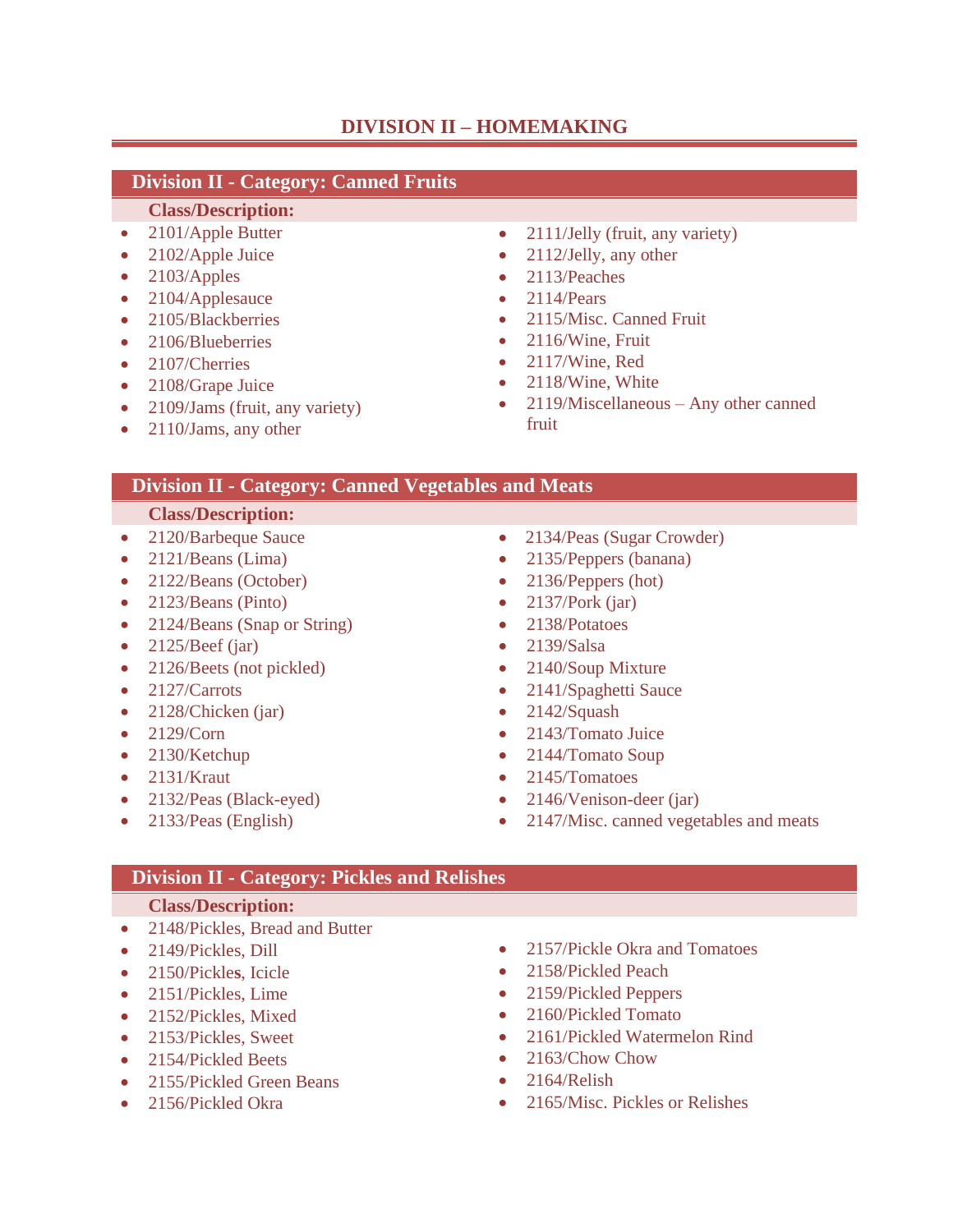## **Division II - Category: Bread, Cakes, Candy, Cookies and Pies**

- 2166/Bread, Banana Nut
- 2167/Bread, Biscuits (Dog)
- 2168/Bread, Biscuits, Baking Soda
- 2169/Bread, Gingerbread
- 2170/Bread, Loaf (Yeast)
- 2171/Bread, Muffins, any variety
- 2172/Bread, Pumpkin
- 2173/Bread, Rolls (Yeast)
- 2174/Bread, Sourdough
- 2175/Bread, Zucchini
- 2176/Breads, Miscellaneous (any other type)
- 2177/Cake, Applesauce
- 2178/Cake, Chocolate
- 2179/Cake, Coconut
- 2180/Cake, Decorated
- 2181/Cake, Devils' Food
- 2182/Cake, German Chocolate
- 2183/Cake, Loaf
- 2184/Cake, Pound
- 2185/Cake, Prune
- 2186/Cake, Pumpkin
- 2187/Cake, Spice
- 2188/Cake, Sponge
- 2189/Cake, White
- 2190/Cake, Yellow
- 2191/Cakes, Miscellaneous (any other type)
- 2192/Candy, Assorted (4 kinds)
- 2193/Candy, Fudge, Caramel (4 pieces)
- 2194/Candy, Fudge, Chocolate (4 pieces)
- 2195/Candy, Fudge, Peanut Butter (4 pieces)
- 2196/Candy, Sea Foam (4 pieces)
- 2197/Cookies, Assorted (4 kinds)
- 2198/Cookies, Brownies Qty 4
- 2199/Cookies, Chocolate Chip Qty 4
- 2200/Cookies, Molasses Qty 4
- 2201/Cookies, Oatmeal Qty 4
- 2202/Cookies, Peanut Butter Qty 4
- 2203/Cookies, Miscellaneous Qty 4
- 2204/Pie, Apple
- 2205/Pie, Cherry
- 2206/Pie, Chess
- 2207/Pie, Coconut
- 2208/Pie, Mixed Fruit
- 2209/Pie, Pecan
- 2210/Pie, Pumpkin
- 2211/Pie, Sweet Potato
- 2212/Pie, Miscellaneous (any other type)
- 2213/Miscellaneous Any other baked good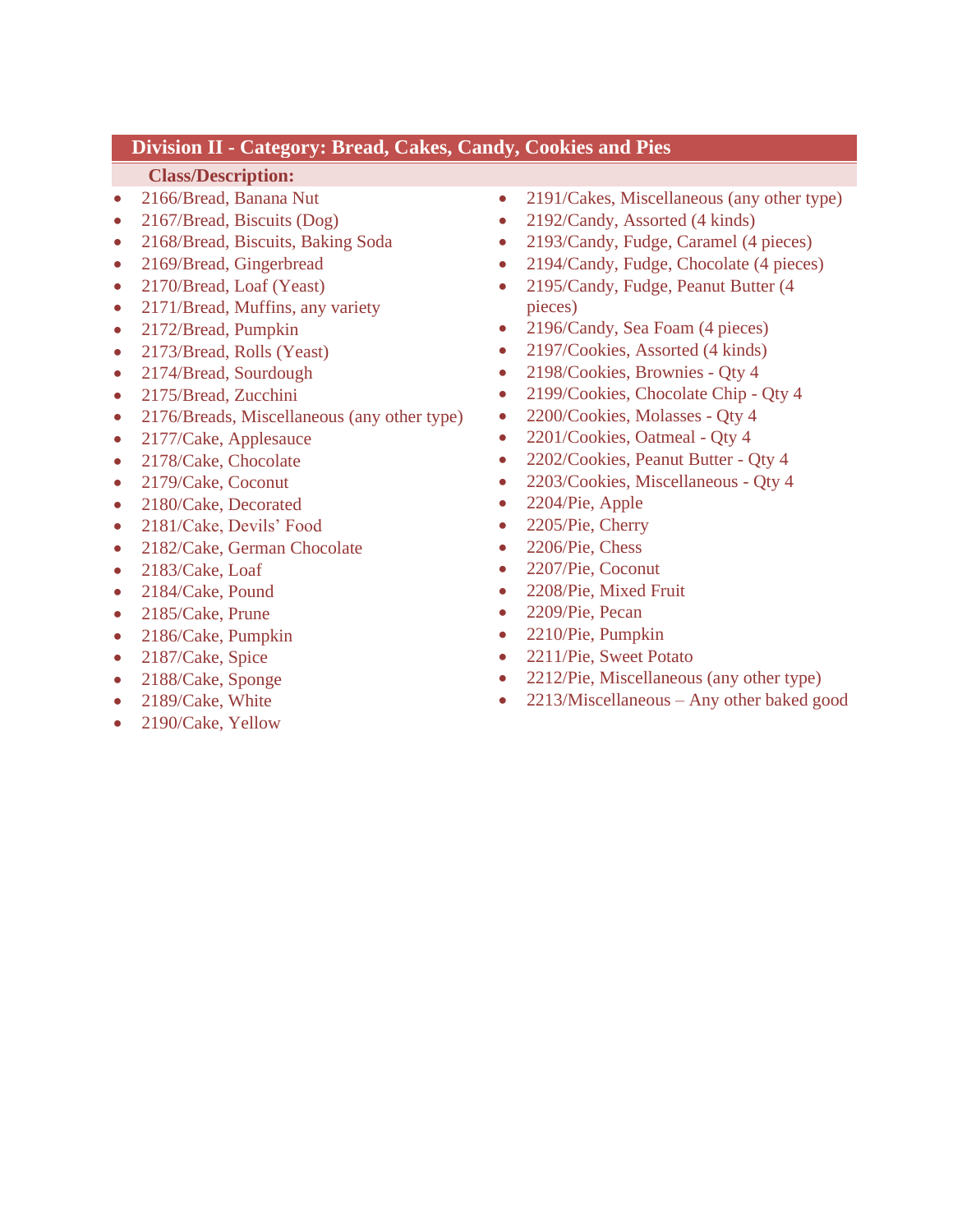## **DIVISION III – CRAFTS**

### **Division III - Category: Crocheting**

#### **Class/Description:**

- 3101/Afghan (full)
- 3102/Afghan (baby)
- 3103/Booties
- 3104/Doilies
- 3105/Doll
- 3106/Outfit (baby)
- 3107/Poncho
- 3108/Potholder
- 3109/Scarf
- 3110/Sweater, Cardigan (adult)
- 3111/Sweater, Cardigan (child)
- 3112/Sweater, Pullover (adult)
- 3113/Sweater, Pullover (child)
- 3114/Vest
- 3115/Miscellaneous Crocheted Item

## **Division III - Category: Knitting**

## **Class/Description:**

- 3116/Afghan (full)
- 3117/Afghan (baby)
- 3118/Doll
- 3119/Hat
- 3120/Outfit (baby)
- 3121/Poncho
- 3122/Scarf
- 3123/Sweater, Cardigan (adult)
- 3124/Sweater, Cardigan (child)
- 3125/Sweater, Pullover (adult)
- 3126/Sweater, Pullover (child)
- 3127/Vest
- 3128/Miscellaneous Knitted Item

## **Division III** - **Category: Quilts**

- 3129/Hand Pieced & Quilted
- 3130/Machine Pieced & Quilted
- 3131/Appliqued
- 3132/Embroidered/Cross-stitch Candlewick
- 3133/Barn Quilt, 2x2
- 3134/Barn Quilt 4x4
- 3135/Barn Quilt, all other sizes
- 3136/Miscellaneous Quilt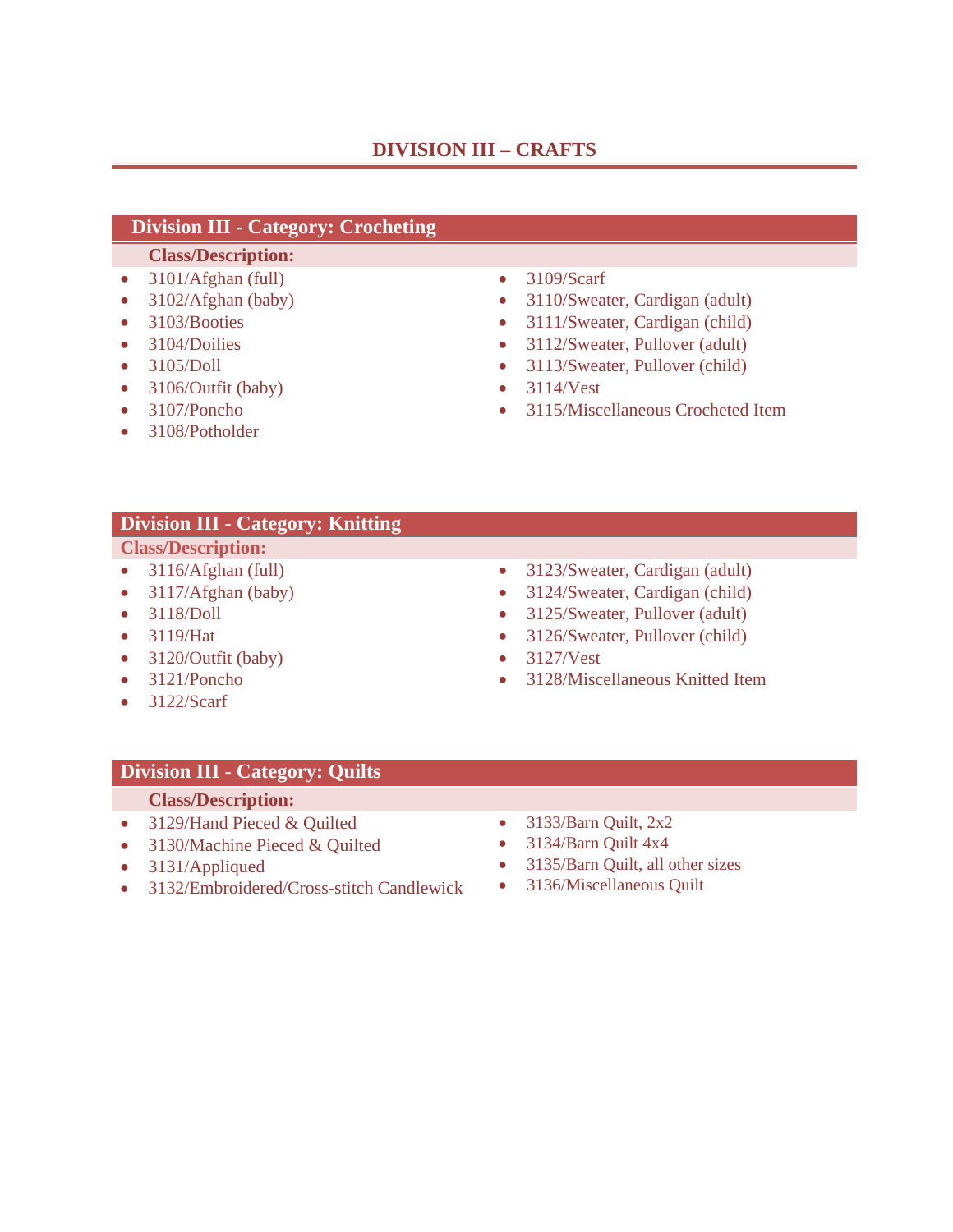## **Division III - Category: Textiles**

#### **Class/Description:**

- 3137/Batik
- 3138/Bedspread
- 3139/Coasters
- 3140/Crewel Work
- 3141/Cross-Stitch Framed Picture
- 3142/Doll Clothes
- 3143/Embroidered Article
- 3144/Fabric Bowl
- 3143/Hem-Stitched Article
- 3144/Macramé
- 3145/Needlework, Cotton
- 3146/Needlework, Picture
- 3147/Needlework, Pillow
- 3148/Needlework, Wool
- 3149/Needlework, Other
- 3502/Patchwork, Afghan
- 3151/Patchwork Item, Misc.
- 3152/Patchwork, Item
- 3153/Place Mats
- 3154/Plastic Canvas
- 3155/Pot Holders
- 3156/Rug
- 3157/Sofa Pillow
- 3158/String Art
- 3159/Stuffed Animal or Doll
- 3160/Table Runner
- 3161/Tote Bag or Pocketbook
- 3162/Weaving, Hand
- 3163/Weaving, Loom
- 3164/Miscellaneous Textiles

## **Division III - Category: Miscellaneous Crafts**

#### **Class/Description**

- 3165/Basket Weaving
- 3166/ Beadwork
- 3167/ Birdfeeder
- 3168/Candles
- 3169/Ceramics (glazed)
- 3170/Ceramics (unglazed)
- 3171/Christmas Tree Ornaments
- 3172/Concrete,Castings (including hypertufa)
- 3173/Handcrafted Doll
- 3174/Jewelry
- 3175/Leatherwork
- 3176/Metal Work
- 3177/Pocketbook (crafted not textile)
- 3178/Pottery (hand)
- 3179/Pottery (wheel thrown)
- 3180/ Primitive
- 3181/ Rock Art
- 3182/Sculptured Lamp Shade
- 3183/Shell Craft
- 3184/Soap
- 3185/Stenciling
- 3186/Stained Glass Article
- 3187/Woodwork
- 3188/Wreath
- 3189/Miscellaneous Any other craft not listed elsewhere

## **Division III - Category: Artwork/Adult (All Kinds – No Photography)**

- 3190/Acrylic
- 3191/Folk Art
- 3192/Painted Window
- 3193/Pastels/Chalk
- 3194/Pencil/Charcoal
- 3195/Oil Painting
- 3196/Water Color Painting
- 3197/Miscellaneous Artwork/Other Medium